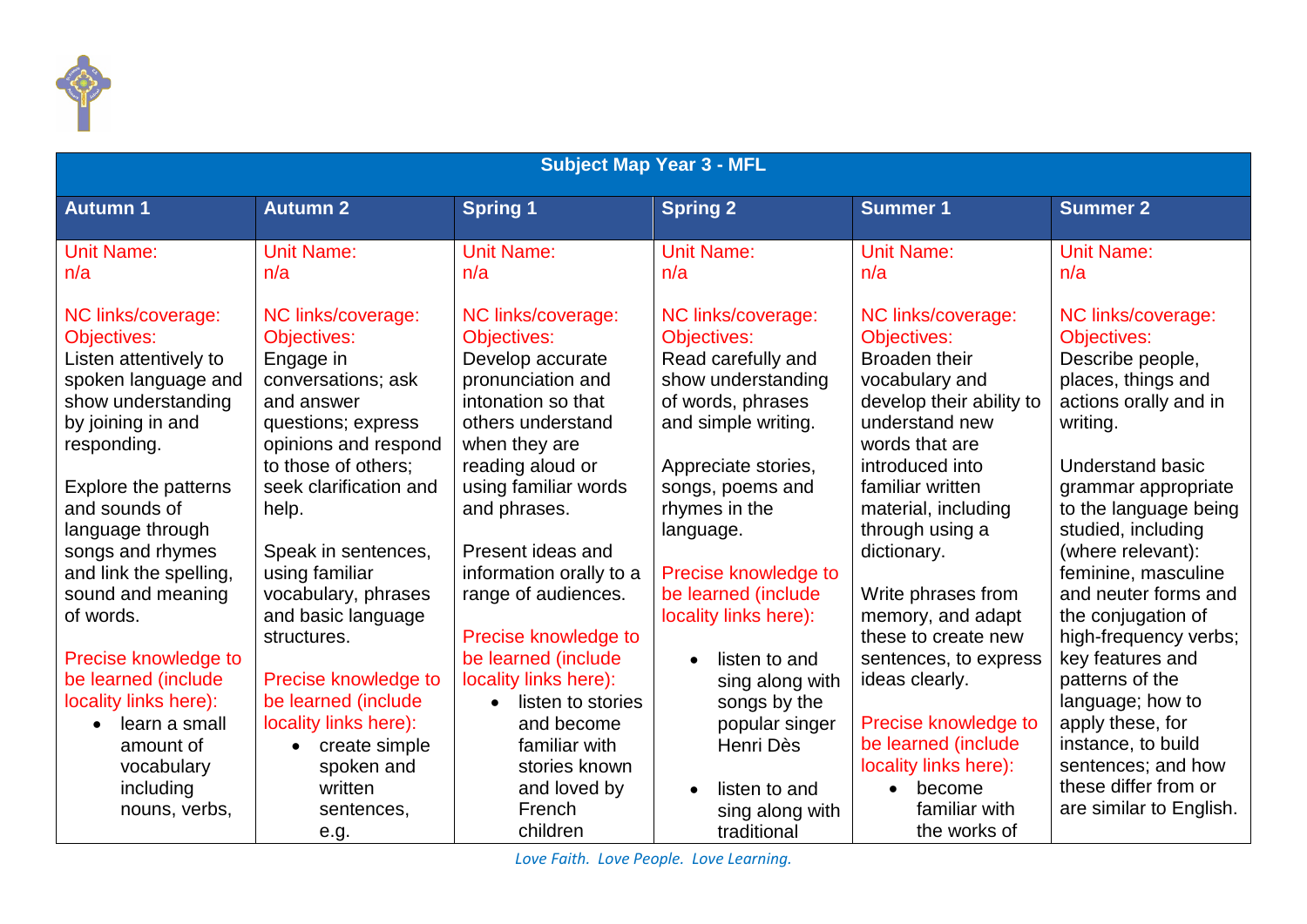

| adjectives and                | Voici un chat rouge et        |                               | French folk                   | the painters                         | Precise knowledge to     |
|-------------------------------|-------------------------------|-------------------------------|-------------------------------|--------------------------------------|--------------------------|
| a conjunction                 | un chien bleu.                | listen to and<br>$\bullet$    | songs                         | Renoir and                           | be learned (include      |
|                               |                               | sing along with               |                               | Monet and the                        | locality links here):    |
| recognise                     | Je mets un pantalon           | traditional                   | <b>Prior Learning:</b>        | music of the                         | become<br>$\bullet$      |
| certain                       | jaune et un pull vert.        | French folk                   | Year 3 Spring 1               | composer                             | familiar with            |
| phonemes                      |                               | songs                         |                               | Debussy                              | the city of              |
| when they                     | memorise and                  |                               | <b>Suitable</b>               |                                      | Paris by                 |
| hear them, and                | recite a bank                 | <b>Prior Learning:</b>        | visits/Visitors/              | <b>Prior Learning:</b>               | regularly                |
| identify the                  | of finger                     | n/a                           | <b>Experiences:</b>           | n/a                                  | looking at               |
| graphemes                     | rhymes                        |                               | YouTube folk songs            |                                      | photographs              |
| that can be                   |                               | <b>Suitable</b>               | as well as the                | <b>Suitable</b>                      | on PowerPoint            |
| used to                       | <b>Prior Learning:</b>        | <b>Visits/Visitors/</b>       | scheme of work.               | <b>Visits/Visitors/</b>              | slides, and              |
| represent them                | Year 3 Autumn 1               | <b>Experiences:</b>           | Suitable texts:               | <b>Experiences:</b>                  | using                    |
|                               |                               |                               |                               | Print off pictures,                  | webcams to               |
| <b>Prior Learning:</b>        | <b>Suitable</b>               | Suitable texts:               | Suitable resources:           | virtual gallery tour.                | make virtual             |
| n/a                           | Visits/Visitors/              | <b>Catherine Cheater</b>      |                               |                                      | visits                   |
|                               | <b>Experiences:</b>           | Scheme of Work.               | <b>National/Global Links:</b> | Suitable texts:                      |                          |
| <b>Suitable</b>               |                               | Suitable resources:           |                               | <b>Catherine Cheater</b>             | <b>Prior Learning:</b>   |
| <b>Visits/Visitors/</b>       | Suitable texts:               | See lesson plans on           | Christian                     | Scheme of Work.                      | n/a                      |
| <b>Experiences:</b>           | <b>Catherine Cheater</b>      | Scheme of Work.               | Value/SMSC link:              |                                      |                          |
|                               | Scheme of Work.               | <b>National/Global Links:</b> | Appreciate how                | Suitable resources:                  | <b>Suitable</b>          |
| Suitable texts:               |                               |                               | difficult it must be to       | See lesson plans on                  | <b>Visits/Visitors/</b>  |
| <b>Catherine Cheater</b>      | Suitable resources:           | Christian                     | create music and how          | Scheme of Work.                      | <b>Experiences:</b>      |
| Scheme of Work.               | See lesson plans on           | Value/SMSC link:              | amazing people who            |                                      | Google Street Map        |
|                               | Scheme of Work.               | Give thanks for the           | create it are.                | <b>National/Global Links:</b>        | tour of Paris.           |
| Suitable resources:           |                               | joy of music.                 |                               | Look at the value of                 |                          |
| See lesson plans on           | <b>National/Global Links:</b> |                               |                               | some of the paintings                | Suitable texts:          |
| Scheme of Work.               | Look into all the             |                               |                               | in famous French                     | <b>Catherine Cheater</b> |
|                               | countries that speak          |                               |                               | galleries.                           | Scheme of Work.          |
| <b>National/Global Links:</b> | French.                       |                               |                               |                                      |                          |
|                               |                               |                               |                               | Christian<br><b>Value/SMSC link:</b> | Suitable resources:      |